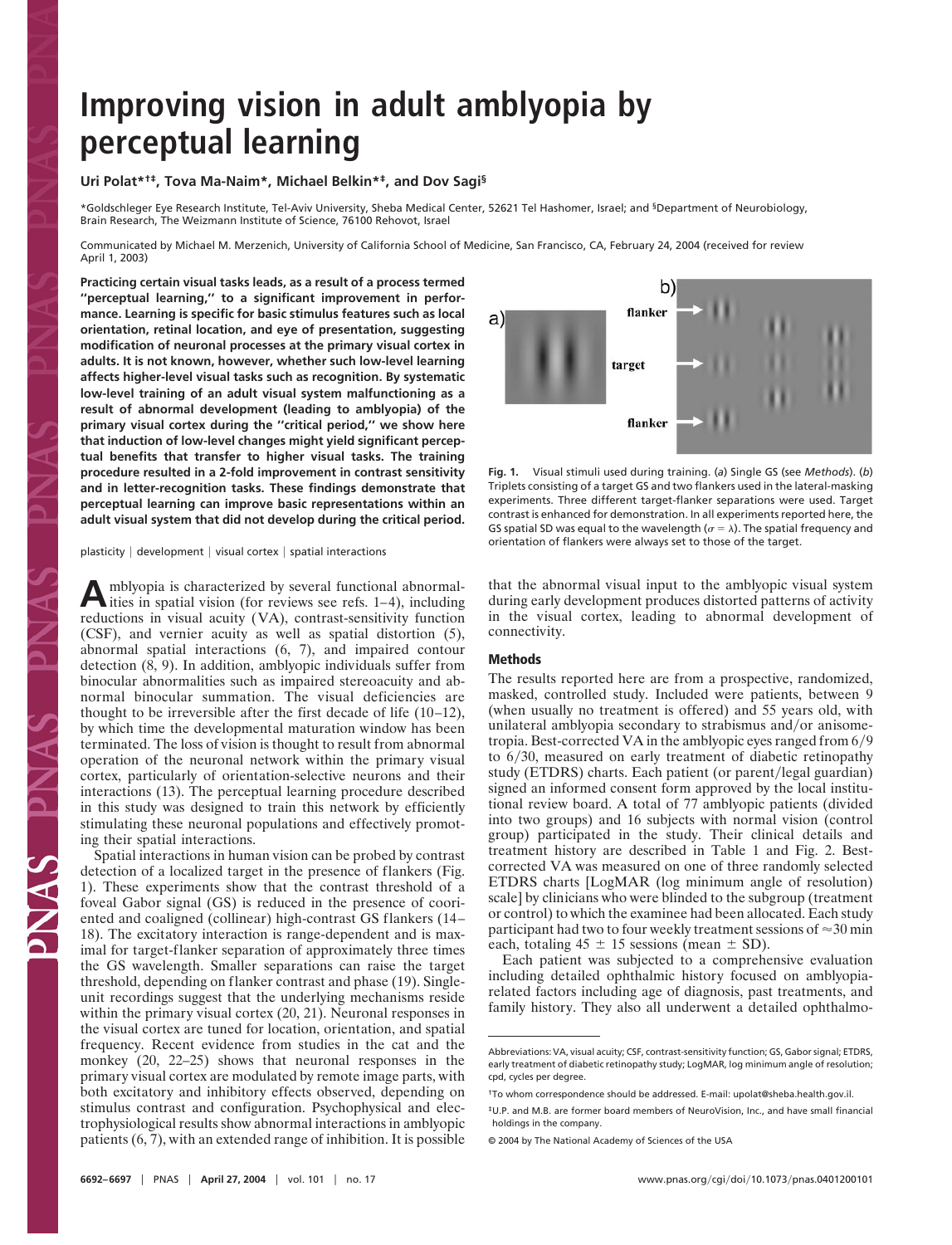#### **Table 1. Clinical details and treatment history**

|                             | Range of 1st<br>treated spatial<br>frequency | Category          |       |       |                | No. of   |
|-----------------------------|----------------------------------------------|-------------------|-------|-------|----------------|----------|
|                             |                                              | <b>Initial VA</b> | Aniso | Strab | Age, years     | patients |
| Treatment group (amblyopic) |                                              |                   |       |       |                |          |
| 1st group                   | $3 - 12$                                     | $0.41 \pm 0.14$   | 23    | 21    | $35 \pm 13$    | 44       |
|                             | $5.9 \pm 2.8$                                |                   |       |       |                |          |
| 2nd group                   | $1.5 - 12$                                   | $0.38 \pm 0.12$   | 8     | 11    | $39 \pm 9.6$   | 19       |
|                             | $2.7 \pm 1.6$                                |                   |       |       |                |          |
| Subtotal                    |                                              |                   | 31    | 32    |                | 63       |
| Control (amblyopic)         |                                              |                   |       |       |                |          |
| 1st group                   | 0.5                                          | $0.41 \pm 0.12$   | 7     | 3     | $38.2 \pm 9.4$ | 10       |
| 2nd group                   | $1.5 - 12$                                   | $0.43 \pm 0.12$   | 3     | 1     | $41 \pm 11.3$  | 4        |
| Subtotal                    |                                              |                   | 10    | 4     |                | 14       |
| Total amblyopia             |                                              |                   | 41    | 36    |                | 77       |
| Control (normal vision)     | $3 - 12*$                                    |                   | N/A   | N/A   | $32.8 \pm 15$  | 16       |
|                             | $7.7 \pm 3.6$                                |                   |       |       |                |          |

N/A, not applicable; Aniso, anisometropic; Strab, strabismic.

logic examination, which included cycloplegic refraction. Ocular movements were checked, ocular alignment for distance and near was tested by cover tests, and binocular functions were examined with the Worth-4-dot and Titmus stereo tests. On the basis of the collected data, the type of amblyopia was evaluated carefully. CSF was measured at baseline, after the treatment, and at follow-up visits by using a wall-mounted chart (S.W.C.T., Stereo Optical Company, Chicago) (26) from a distance of 3 m with controlled room lighting ( $\approx$  140 cd/m<sup>2</sup>, within the range of  $68-240$  cd/m<sup>2</sup> specified by the manufacturer). These grating stimuli subtended a visual angle of 1.4° at all frequencies.

The stimuli used for treatment were local gray-level gratings (the GS) with spatial frequencies of 1.5–12 cycles per degree (cpd) modulated from a background luminance of 40 cd $\rm \,m^{-2}$ (Fig. 1). In all experiments, the SD of the GS was equal to the wavelength ( $\sigma = \lambda$ ). Stimuli were presented on a Philips (Eindhoven, the Netherlands) multiscan 107P color monitor using a personal computing system. The effective size of the monitor screen was  $24 \times 32$  cm, which at a viewing distance of 150 cm subtends a visual angle of  $9 \times 12^{\circ}$ . The study participants were treated in a dark cubicle in which the only ambient light came from the display screen.

Contrast threshold was measured by a procedure in which the subject was required to choose between two alternatives (two alternatives forced choice). The target was presented in one of two images, each lasting 80–320 msec, at an interval of 500 msec. The subject, seated 1.5 m from the screen and wearing the best optical correction with the nonamblyopic eye occluded, was required to detect the target, which was shown in only one of the two presentations. A visible fixation circle indicated the location of the target between presentations. Subjects activated the presentation of each pair of images at their own pace. They were informed of a wrong answer by an auditory feedback after each pair of presentations.

A standard training session included a GS contrast-detection task (Fig. 1), with and without flanking collinear high-contrast patches. Thresholds for the contrast-detection task were measured with a one-up/three-down staircase (with steps of 0.1 log units), which is used to estimate the stimulus strength at the 79% accuracy level.

Before training started, two sessions were devoted to measuring the basic spatial functions such as contrast sensitivity and spatial interactions, the latter representing degrees of cortical suppression and facilitation. From these sessions we chose the initial training parameters; the starting spatial frequency and the global orientation were set to the highest spatial frequency, where for the worst global orientation, the contrast threshold was lower than twice the normal value but not  $>15\%$ . During training sessions, the spatial frequency and orientation of the stimuli were changed, starting with lower spatial frequencies (set according to the criteria described above) and moving progressively to higher ones, with four orientations at each spatial frequency. Subsequent sessions were designed individually by using an automated and computerized decision-maker algorithm, depending on the patient's performance during the previous session in relation to a standard performance of subjects without amblyopia. Sessions included training on a lateral interaction task including detection of isolated GSs with varied parameters (14–16). A typical session included 10–15 blocks with different target-flanker separations. The spatial frequency and orientation in any given treatment session were kept constant.

The training procedure described above was used for all amblyopic patients in the treatment groups. Patients in the second treatment group were trained on the same algorithm, but the starting spatial frequency was set to one octave below the frequency set for the first group (second group; see Table 1). Subjects in the control (placebo) group were given similar tasks, namely detection of GS targets. For the 10 subjects who served as controls for the first treatment group, the attributes of the stimuli, such as contrast (high) and spatial frequency (low), were fixed and remained unmodified between and within the training sessions. These subjects therefore each achieved a perfect performance. For the other four subjects who served as controls for the second treatment group, the attributes of the target were modified by using the algorithm used for this treatment group. Two of these subjects were given low-contrast targets without flankers, and the other two practiced with flankers but the spatial frequency and orientation were modified at high contrast. According to the approved protocol for the first group, which stipulates that treatment be terminated in cases in which no visual improvement is detected after 12 consecutive sessions, nine subjects in the first control group attended 12 sessions and one subject attended 16 sessions. In the second group, this rule was withdrawn from the protocol, and three of the four control subjects from this group therefore continued performing for 20, 24, and 28 sessions each. The VA of the patients in the treatment group improved, and their treatment therefore was continued for  $\approx$  45  $\pm$  15 sessions (mean  $\pm$  SD).

### **Results**

The results of this study provide evidence for deficient connectivity in amblyopia. Lateral-masking curves (see *Methods*) are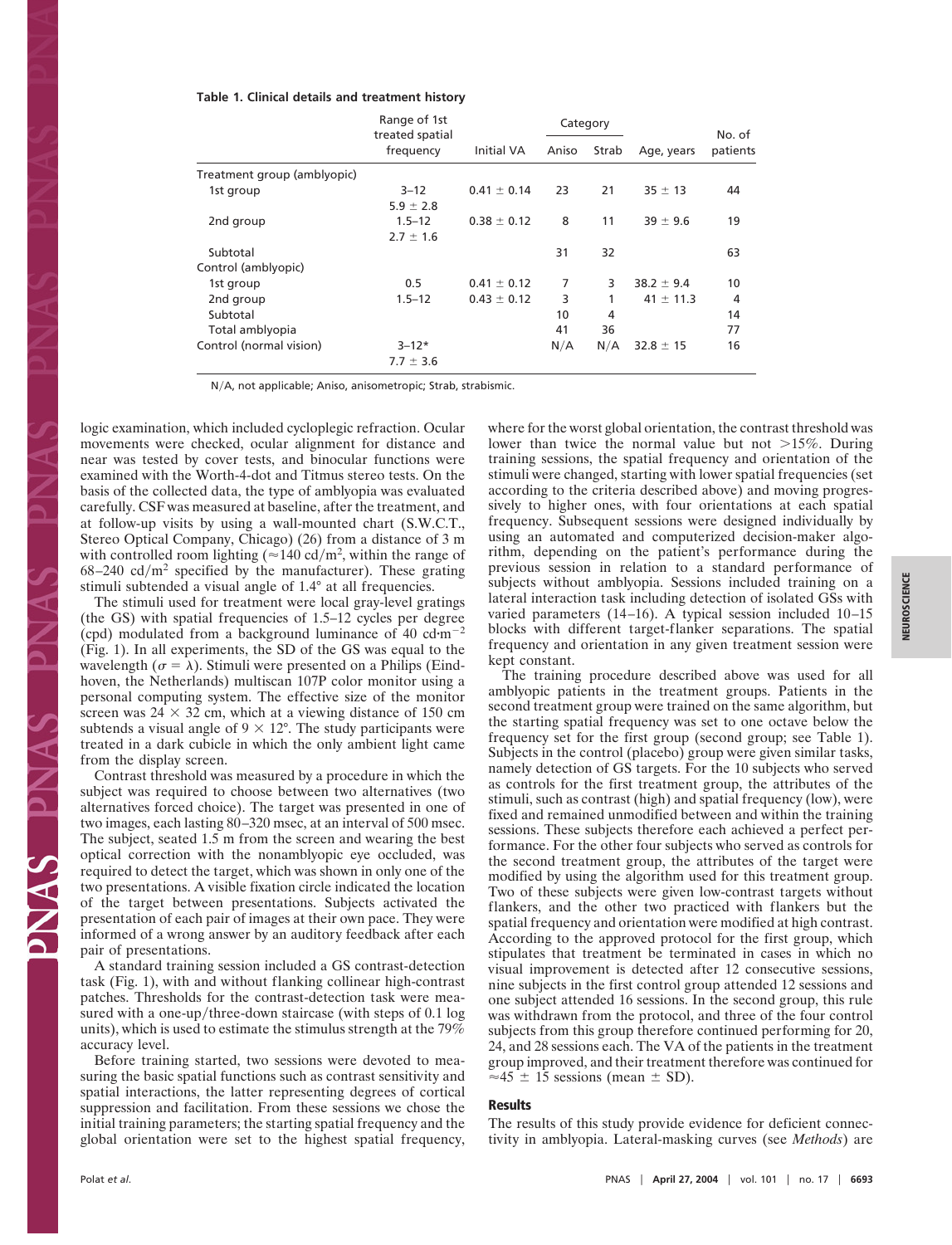presented in Fig. 2*a*, in which amblyopic vision (with corrected optics) is compared with normal vision. Examples of interindividual differences between participants are shown for three representative patients (S1–S3). Results for the two groups of amblyopic patients are presented, with the initial spatial frequency set to match two different sensitivity criteria (see *Methods*). The first treatment group ( $n = 40$  of 44; open squares) was tested initially with a range of spatial frequencies from 3 to 12 cpd (mean  $= 5.9$ , SD  $= 2.8$  across participants), whereas the second treatment group ( $n = 19$ ; open triangles) was tested with a lower range of 1.5 to 6 cpd (mean  $= 2.7$ , SD  $= 1.6$ ). The range of spatial frequencies for the normal-sighted subjects in the second group  $(n = 16)$  was the same as for the first treatment group (3–12 cpd; mean  $= 7.7$ , SD  $= 3.6$ ). The data clearly show that facilitation is absent in amblyopic patients in whom the range of inhibition in the higher spatial frequencies is larger than normal (first amblyopic group). This inhibitory effect is reminiscent of the well known crowding phenomenon typical of amblyopia (27). Results with lower spatial frequencies (second amblyopic group) show a close-to-normal facilitation, in agreement with the well known normal vision of amblyopic individuals with low spatial-frequency stimuli  $(1-4)$ .

Next, the individual threshold elevation, averaged across the range of  $2-6\lambda$ , was taken to quantify facilitation strength, and its distribution is presented in Fig. 2*b*. The average threshold elevation for the first group of amblyopic patients (mean  $\pm$  SE) was  $0.18 \pm 0.1$  log units (suppression,  $n = 40$ ),  $-0.11 \pm 0.02$  for the second group of amblyopic patients (facilitation,  $n = 19$ ), and  $-0.12 \pm 0.03$  for normal-sighted subjects. These results demonstrate that abnormal spatial interactions in amblyopia correlate with sensitivity reduction and can account for some of the individual differences observed here and elsewhere (6, 7). Of special interest here is a subgroup of amblyopic patients with astigmatic eyes. In this subgroup, the optical distortion in the eye is not isotropic but shows stronger blur in one axis (28). Lateral interactions in these patients were probed in different directions (orientations) with the optics of the eyes corrected. Thresholds for the target, with (solid red line) and without (dashed blue line) flankers, are presented in Fig. 2*c*, measured at target-flanker separation of  $3\lambda$  for four different orientations for an amblyopic patient with high astigmatism at  $-10^{\circ}$ . Thresholds show strong inhibitory effects along the astigmatic axis (having the maximal distortion, cylindrical power) while being close to normal at an orientation orthogonal to it. Because anisometropia develops late in the developmental period (1–4), possibly after stabiliza-



Fig. 2. Lateral-masking curves. (*a Left*) Comparison exposing the absence of lateral facilitation in the data of the amblyopic patients. Error bars denote ±1 SE. (*a Right*) Masking curves for three amblyopic patients (S1–S3, selected to demonstrate variability), which show variable amounts of increased suppression, pointing to abnormal connectivity. Data from untrained subjects were obtained during the first lateral-masking session and were averaged across subjects: first group of amblyopic patients (open squares; *n* 40; 40 of 44 completed these sessions); second group of amblyopic patients (open triangles; *n* 19); nonamblyopic subjects (filled circles; *n* = 16). Spatial frequencies ranged from 3 to 12 cpd (mean  $\pm$  SD, 5.9  $\pm$  2.8; *n* = 40) for the first treatment group, from 1.5 to 6 cpd (2.7  $\pm$ 1.6; *n* = 19) for the second treatment group, and from 3 to 12 (7.7  $\pm$  3.6 cpd; *n* = 16) for the control group. Past medical records and childhood photographs were obtained whenever possible. Of the 77 amblyopes, 58 had been treated by occlusion in the past (occlusion treatment had been initiated in 12 patients before the age of 3 years, in 21 patients between the ages of 3 and 5 years, in 21 patients between 5 and 9 years, in 3 patients aged  $\geq$ 9 years, and 1 patient could not recall the age at which the occlusion treatment started). Fourteen subjects had received no treatment in the past, and in five patients information was not available. (b) The sum of the threshold elevations (2–6<sub>^</sub>) was recorded for each patient from the first treatment session. The mean threshold elevation was 0.13 log units  $\pm$  0.03 (mean  $\pm$  SE) for the first amblyopic group (*n* = 40 of 44),  $-0.12$  log units  $\pm$  0.02 for the second amblyopic group (*n* = 19), and  $-0.12$   $\pm$  0.03 (*n* = 16) for the group with normal vision. (*c*) Contrast-detection thresholds for Gabor targets in the presence and absence of flankers for an amblyopic patient with astigmatism. Thresholds were tested with flankers at a distance of 3 $\lambda$  from the target. Data obtained before the first training session show strong lateral suppression around the orientation corresponding to the astigmatism axis (maximal blur), whereas after training the suppression disappeared and some facilitation was observed for all orientations. These experiments were carried out with the eyes optically corrected.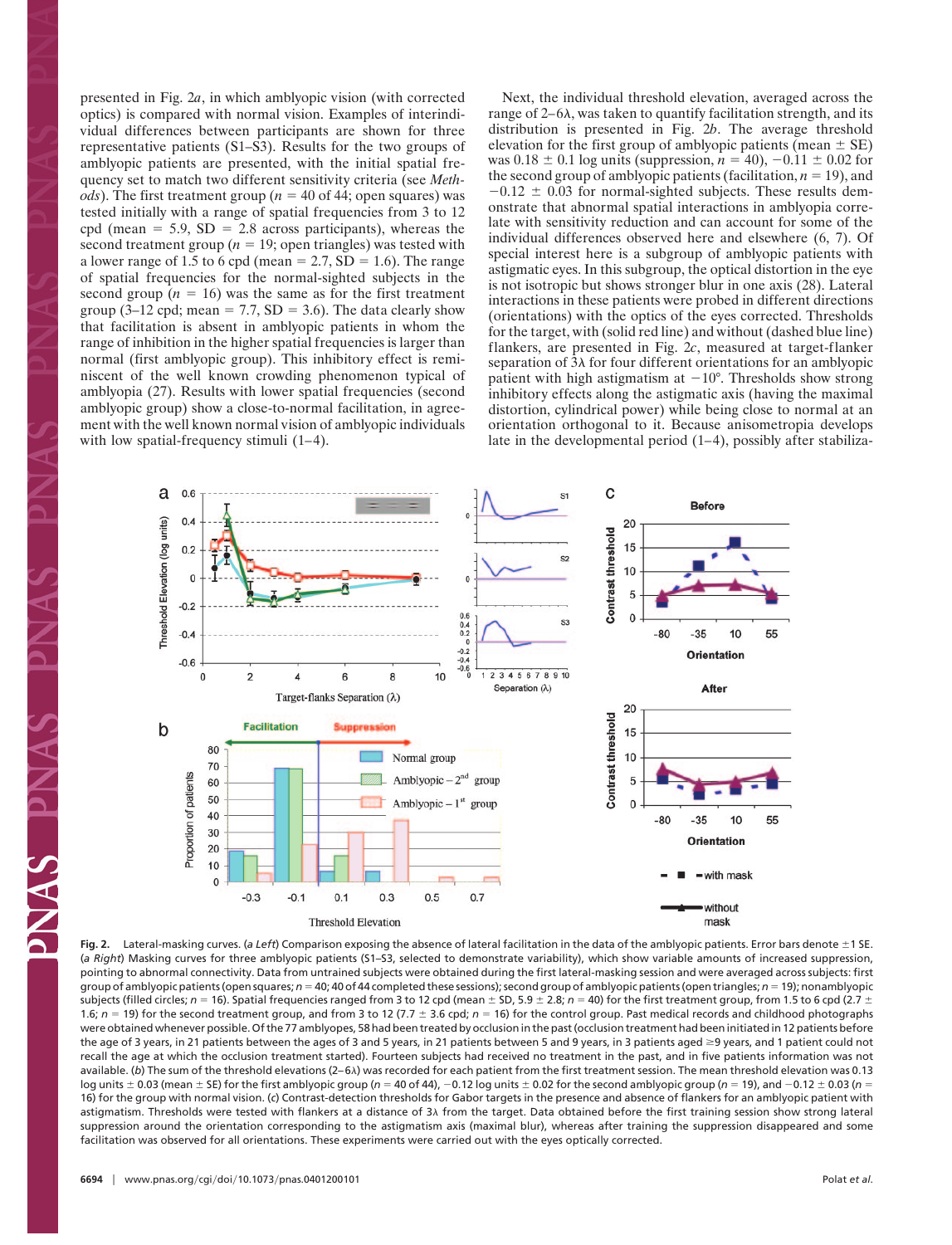tion of refraction (29), this result suggests a strong link between the abnormalities found in the lateral interactions and the developmental pressure put on the amblyopic brain.

Perceptual learning improves visual performance on many basic tasks (30) independently of the trainee age (31), with evidence pointing to modifications in the adult visual cortex during training (32). Several studies point to plasticity of spatial interactions in adults resulting from repetitive practice on the target-flanker task. Both an increased range of excitatory interactions (15) and a reduced short-range inhibition (19) were observed in normal-sighted subjects and have been reported in monkeys (33). The high stimulus specificity observed in the learning studies (15, 30) points to activity-dependent plasticity of the visual cortex, in which the specific connections activated during training are being modified to improve performance.

We show here that by probing a wide range of cortical interactions using a large set of suitable stimuli, it is possible to improve the underdeveloped spatial interactions in adults with amblyopia. Furthermore, amblyopic patients with improved connectivity perform better on standard visual tests (VA) and show improved vision.

A standard training session comprised a task requiring contrast detection of a small grating patch (a GS; see Fig. 1) with and without flanking collinear high-contrast patches. In the course of the training sessions (up to 80), the size (spatial frequency) and orientation of the stimuli were changed, starting with lower spatial frequencies and moving progressively to the higher ones, with four orientations at each size (see *Methods*). In addition, the CSF of each amblyopic patient was measured by using a standard contrast-sensitivity chart (26) before and after training. The CSF of amblyopic patients showed higher thresholds (lower sensitivity) than those obtained by normal-sighted subjects, with the low spatial frequencies in the lower range of normal (not significantly different from normal) and the high spatial frequencies showing the strongest sensitivity loss. Training resulted in a significant improvement in sensitivity for all spatial frequencies, with the high spatial-frequency range improving to within the normal range (Fig. 3 *a*). The CSF improved by a factor of 2.21, 2.12, 2.93, 4.23, and 2.05 (purple line, 12 months after treatment) for spatial frequencies of 1.5, 3, 6, 12, and 18 cpd, respectively, reaching statistical significance ( $P < 0.05$ ) at each of these frequencies. Furthermore, the lateral-inhibitory effects, demonstrated in Fig. 2, were reduced significantly after training, as shown in Fig. 3 *b* (22 amblyopic patients, second group, 6 cpd), and showed no inhibition after learning (improvement of 0.15 log units, 40%). A correlation coefficient (*r*) of 0.68 was found between improvement of facilitation (suppression reduction) and VA, meaning that the improvement in lateral facilitation can account for 46% of the improvement in VA.

VA, similar to letter identification, requires pattern mapping by the subject into one of many learned categories. Because spatial filters in the visual cortex filter any incoming visual information, they are expected also to limit performance on letter identification (34). In particular, the increased lateral inhibition described above is expected to degrade letter identification (crowding effect) when the letter to be identified is surrounded by other letters, as in standard VA tests (4, 27). Thus, the practice-induced reduction of inhibitory interactions is expected to improve VA. This expectation was confirmed by the VA tests (ETDRS) that the study participants took regularly through the training period. Fig. 4*a* presents data from three patients, showing a marked improvement in spatial resolution over 28 sessions, and reaching a normal VA performance (i.e.,  $\geq 6/7.6$ , Snellen equivalent). The control (placebo) subject shown was trained with high-contrast targets without flankers and showed no improvement. In Fig. 4*b* we present group VA scores taken at intervals of four training sessions for both treatment groups  $(n = 63)$  and both control  $(n = 14)$  groups.



**Fig. 3.** CSFs. (a) CSF for the first treatment group ( $n = 39$ , tested after 1 year) before and after training. Sensitivity improved by a factor of  $\approx$  2 across the range tested, reaching normal performance (gray shaded area) for all spatial frequencies tested except for the highest one (18 cpd). Tests carried out 12 months after the training was terminated showed complete retention and additional improvement on spatial frequencies of 12 and 18 cpd. CSFs were estimated by using a sine-wave contrast test with constant grating size (1.4°; see *Methods*) (26). (*b*) Reduced lateral inhibition after training. Data show threshold elevation for targets separated from flankers by a distance of 3 $\lambda$  (for which facilitation is near-maximal in normal-sighted subjects,  $\sigma=\lambda$ ); values are means for 19 patients tested at 6 cpd before and after treatment. Threshold elevation is compared at four orientations to allow for possible anisotropy (astigmatism). The initial suppression, observed with all four orientations tested during the second training session, was removed by training (up to 12 sessions). The improvement is  $\approx$ 0.15 log units. Error bars denote SEM of  $\pm$ 1.

Performance is documented in terms of the gain in spatial resolution relative to the initial threshold. The combined treatment group showed a rapid 35% improvement (0.13 log units) during the first eight sessions, followed by a slower learning rate, reaching 78% gain (0.25 log units) after 48 training sessions. Subjects in the control group, who practiced with the target only (high or low contrast,  $n = 10$  and 2, respectively) without flankers, showed stable scores. The two control subjects who practiced with high-contrast targets and flankers also showed no improvement in VA. An independent-groups *t* test, performed after the 12th sessions (the last session of the first control group), showed that the probability of the results of a control subject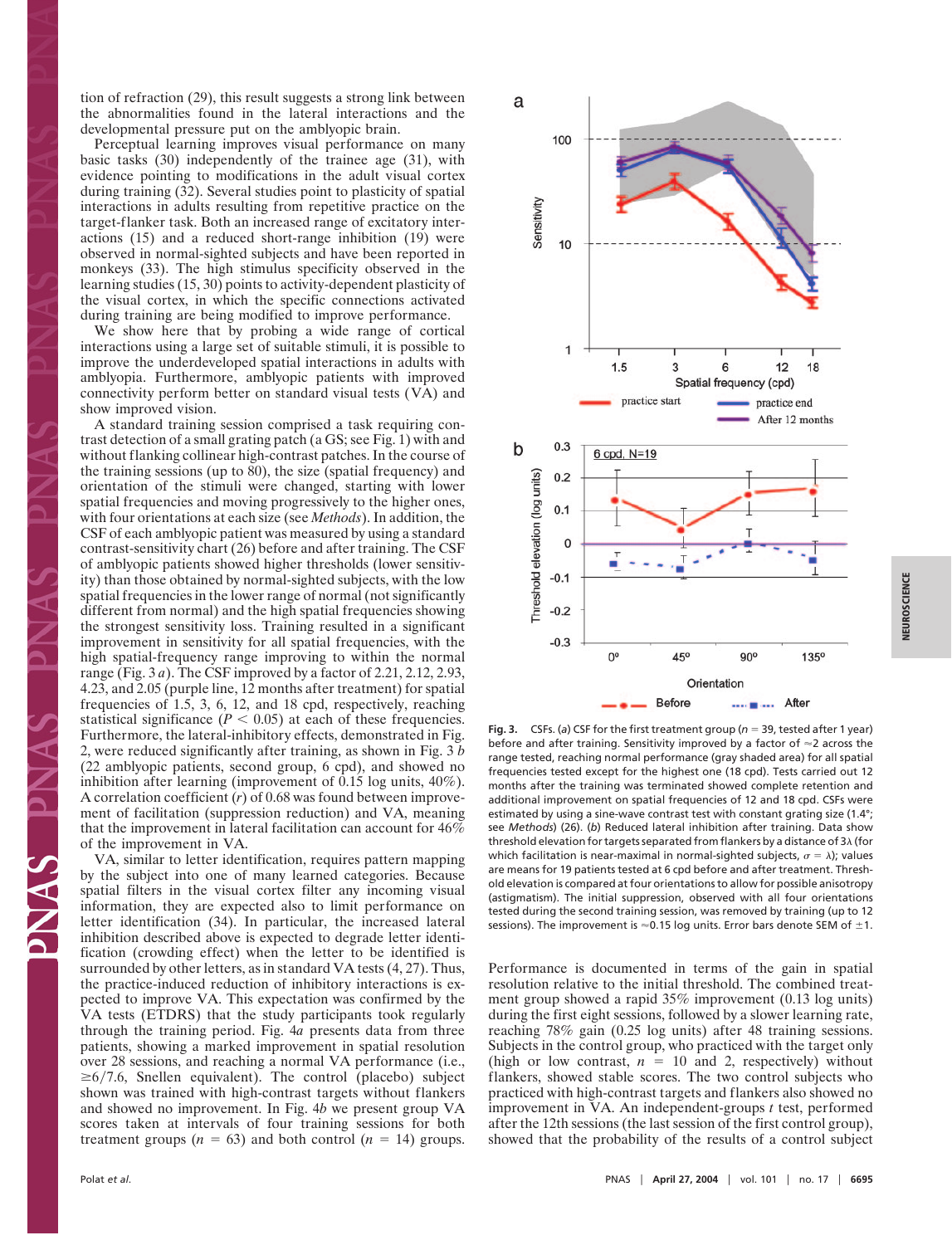

**Fig. 4.** Learning curves. (*a*) VA learning curves for three amblyopic patients and one control subject (RTA). Whereas the patients going through the training schedule showed a marked improvement in VA, the control subject, practicing with only highly discriminable (high-contrast) targets, showed no improvement. The actual chart, viewed at 3 m, has measured letters that are 7.3 times larger than the chart shown. (*b*) VA learning curves: group data (two treatment groups,  $n = 63$ ; control group,  $n = 14$ ). A relatively rapid improvement in VA during the first eight sessions is followed by a phase of slower learning. Learning seems to occur at the same rate for anisometropic amblyopic patients ( $n = 32$ ) and strabismic amblyopic patients ( $n = 14$ ). Testing of retention after 3 ( $n = 44$ ), 6 ( $n = 41$ ), 9 ( $n = 31$ ), and 12 ( $n = 39$ ) months disclosed only a slight decrement of performance.

belonging to the corresponding treatment group by chance was  $0.2\%$  ( $P < 0.002$ ). When treated patients are considered, only 2 of the 44 in the first treatment group (4.5%) showed an improvement  $< 0.05$  LogMAR (0.5 ETDRS lines), whereas 7 of 10 subjects (70%) in the first control group were within this range. One subject from this control group improved by 0.08 LogMAR, and two improved by 0.06 LogMAR. The mean improvement after 12 sessions for patients from both treatment groups  $(n = 63)$  was  $0.15 \pm 0.01$  (mean  $\pm$  SE) LogMAR, compared with  $0.01 \pm 0.02$  for all the control subjects ( $n = 14$ ). This difference is highly significant (*t* test for independent groups,  $P < 0.0001$ ). Three control subjects (second group) continued for  $>12$  sessions. Whereas the patients in the treatment group continued to improve significantly (by 30%) between sessions 12 and 24 (from  $0.15 \pm 0.01$  to  $0.2 \pm 0.01$ ), these three control subjects did not improve at all (from  $0.03 \pm 0.04$ ) to  $0.02 \pm 0.04$ ).

The dramatic difference observed between the treatment and control groups clearly showed that repetition of VA tests did not contribute to improvement in VA. Also, the results pointed to the critical dependence of learning on features of the stimuli on which subjects received training (target contrast, presence of flankers), indicating that it is not only the practice itself that improves performance. Overall, the average VA of both treatment groups achieved an improvement of 78% (median, 66%), although the gain showed a relatively large scatter of 7–307%, with the average best-corrected VA after treatment reaching  $0.16 \pm 0.02$  (better than 6/9). An improvement of two or more ETDRS lines was achieved by 43 patients (68%), and 40 of the 48 patients (83%) who started with a VA worse than  $6/12$  ended their treatment with a VA better than  $6/12$ . The improvement in VA was not significantly dependent on age  $(P = 0.66)$ , indicating that plasticity is not limited by age, or on amblyopia type (strabismic or anisometropic;  $P = 0.55$ ), but it was positively correlated with initial deficit ( $P < 0.05$ ). Subjects in the control group showed a relatively uniform gain: between  $-13\%$  and  $20\%$ of the initial VA.

## **Discussion**

The results of this study provide persuasive evidence for cortical plasticity in human adults. Previous studies have used ''psychoanatomical'' methods (35) to probe cortical modules undergoing changes during learning of basic visual tasks by measuring learning specificity to low-level visual features. The present approach is aimed at the (re)construction of functionalities that were not acquired during development. We showed here that the distorted pattern of spatial integration in amblyopia is development-dependent and correlated with the optical distortion (e.g., as in meridional amblyopia). Because the optical distortions were not corrected during the critical period in most amblyopic eyes (until diagnosed), the input from that eye to the cortex was abnormal, leading to abnormal development of the visual cortex. The reduced lateral inhibition shown by our patients after training thus can be attributed to undoing of the developmental damage incurred during the ''plastic'' period in early life. Alternatively, if amblyopia is associated with an early history of a sensory obstacle that hinders additional development of lowlevel visual functions (2), our results might suggest that the training was successful in restoring these functions, although not necessarily within the same neuronal networks that were affected during the critical period.

Perceptual learning is stimulus- and task-specific (30, 36–38). These features are used often to predict the anatomical site at which learning takes place. Vernier acuity was shown to improve with practice in both adults with normal vision (39) and adult amblyopic patients (37, 38). Although those studies showed that repetition of a vernier acuity task can improve performance on another task (similarly limited by VA) by the use of similar stimuli (lines and letters), we showed here that VA could be improved while practicing a very different and functionally more basic task (contrast detection) by using stimuli (GSs) different than those used for the acuity tests (letters). This improvement might be a consequence of the practiced stimulus set being multidimensional; its effect was to improve the early processing of the visual system and consequently all higher levels of processing that depend on the quality of the low-level visual representation. Persistence of the improved visual function showed that the learning is not just a temporary adaptation effect but a long-lasting change in the visual cortex, consistent